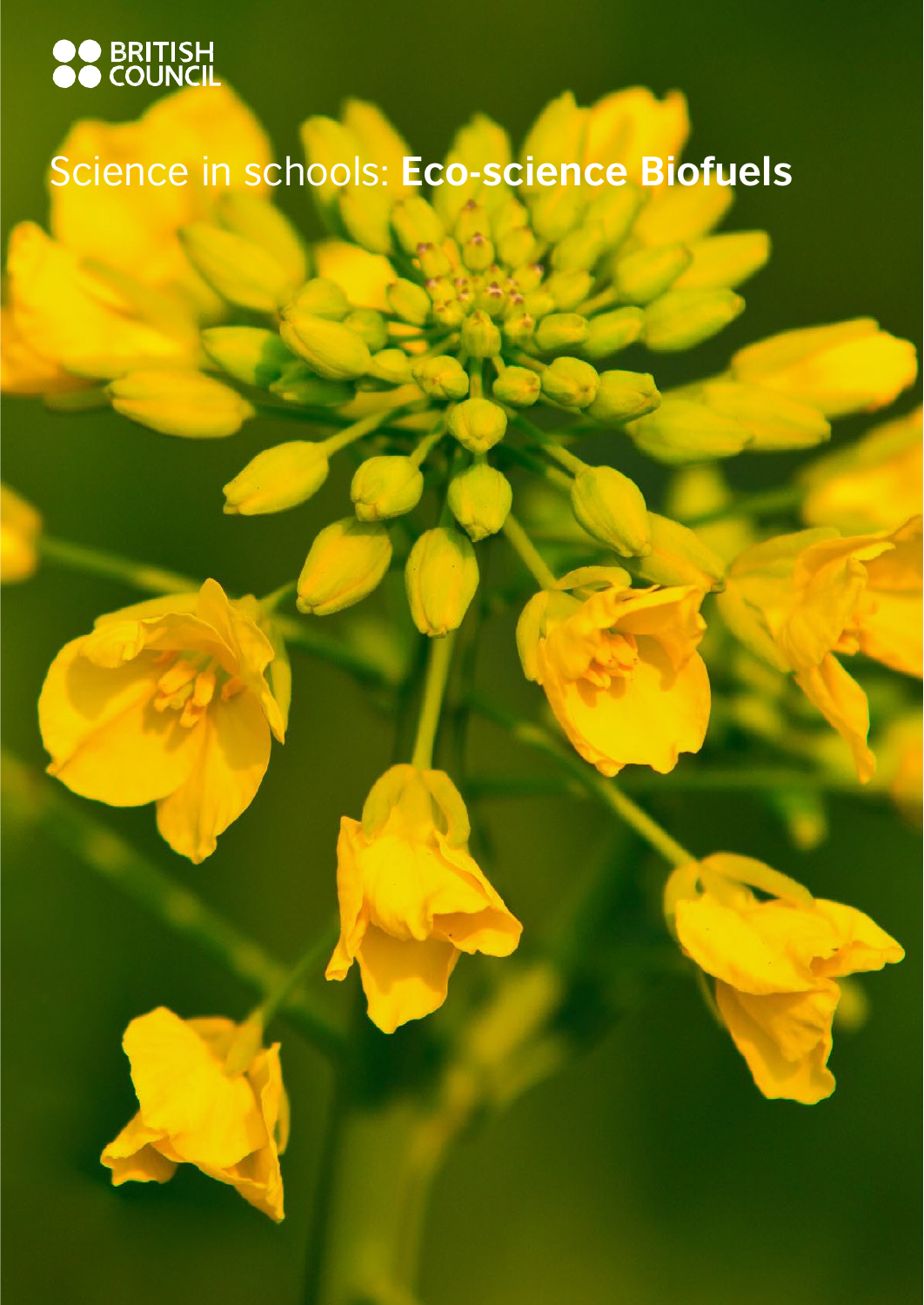## Science in schools: **Eco-science Biofuels**

This unit provides opportunities for your students to learn about the importance of sustainable development and the ideas underpinning biodiesel production. They will carry out research about this topic and observe and take part in experiments to turn recycled vegetable fats into oil and potatoes into plastic.

#### **Preparation needed You will need:**

• A set of information cards and worksheets for each group, scissors, envelopes, materials and laboratory equipment to carry out experiments (see instructions below) slides, laptop, projector.

#### **You will need to:**

- Photocopy and cut out the card sets and place in envelopes
- Photocopy the worksheets for activity 1 – one copy per group or pair

#### **Age range:** 13-16 **Science:** Chemistry

**Curriculum Links:** Science - Chemistry, English, Environmental Geography

#### **Objectives:**

- To provide students with background knowledge and vocabulary associated with the production and use of biofuels in the UK and Europe.
- To engage in collaborative research practice
- To carry out practical experiments

**Skills and attributes:** Collaborating, critical thinking, communicating, taking action

**Learning Focus:** Biofuels and sustainability

**Language Functions:** Naming, asking and answering questions, discussing

#### **Main Vocabulary**

• Oil, biodiesel, solvent, soya, maize, oilseed rape, palm oil, wheat, barley distillation, refined, crops, security, production, carbon dioxide, habitat, ecosystem, biodiversity, plantation, arable, yield, fossil fuel, drought, feedstock, outweigh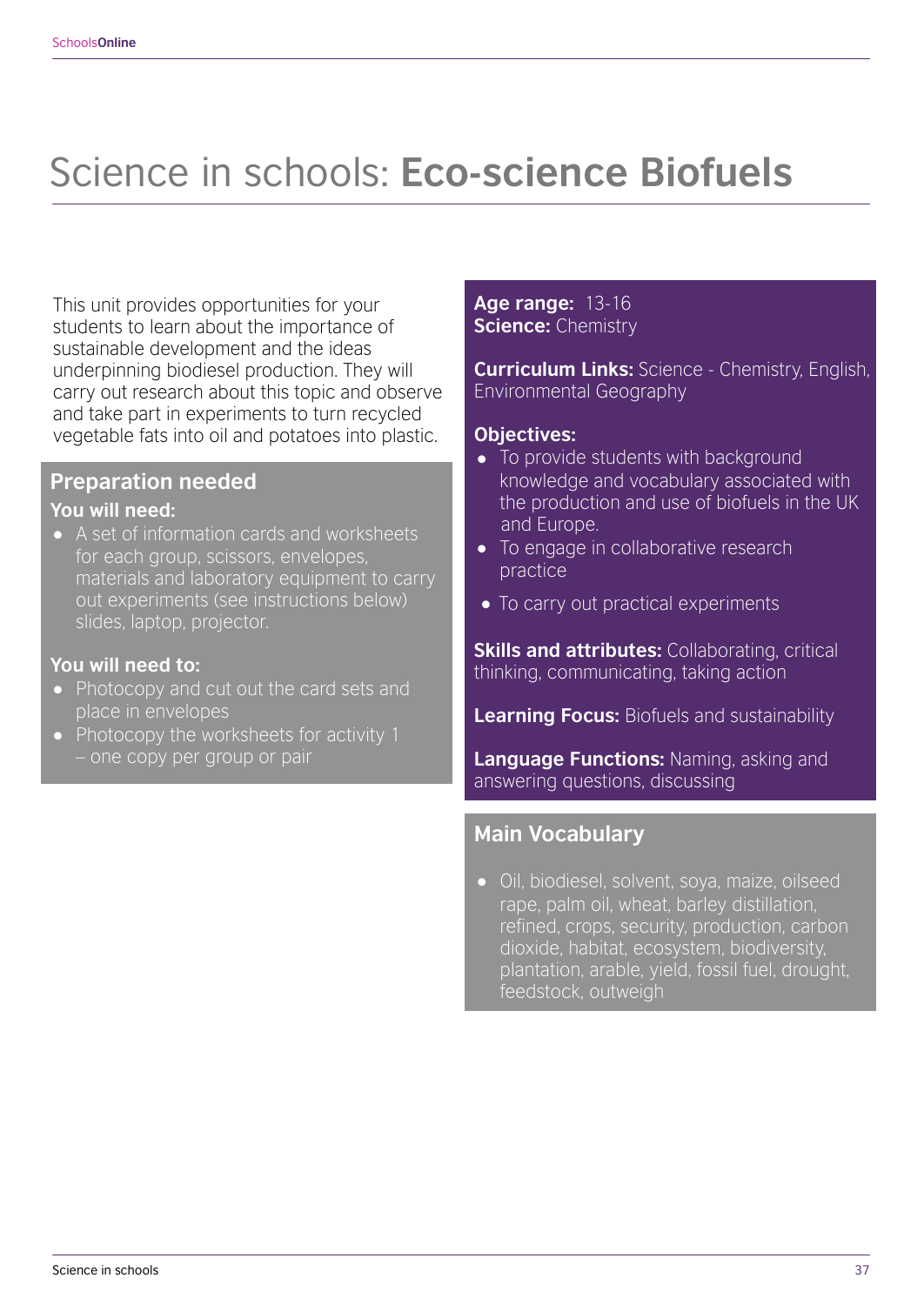#### **Activities and teaching notes**

#### **Introduction**

Show your pupils a copy of the image and word cloud on **Activity Sheet 1**.

Ask them to work together in pairs, and discuss the questions on the sheet. You may want to give them copies of the science glossary and/ or a print or online dictionary such as oxforddictionaries.com

Ask each pair to join another to form a group of four students and share their thoughts and definitions before gathering the class back together to clarify ideas and meanings.



# crop trans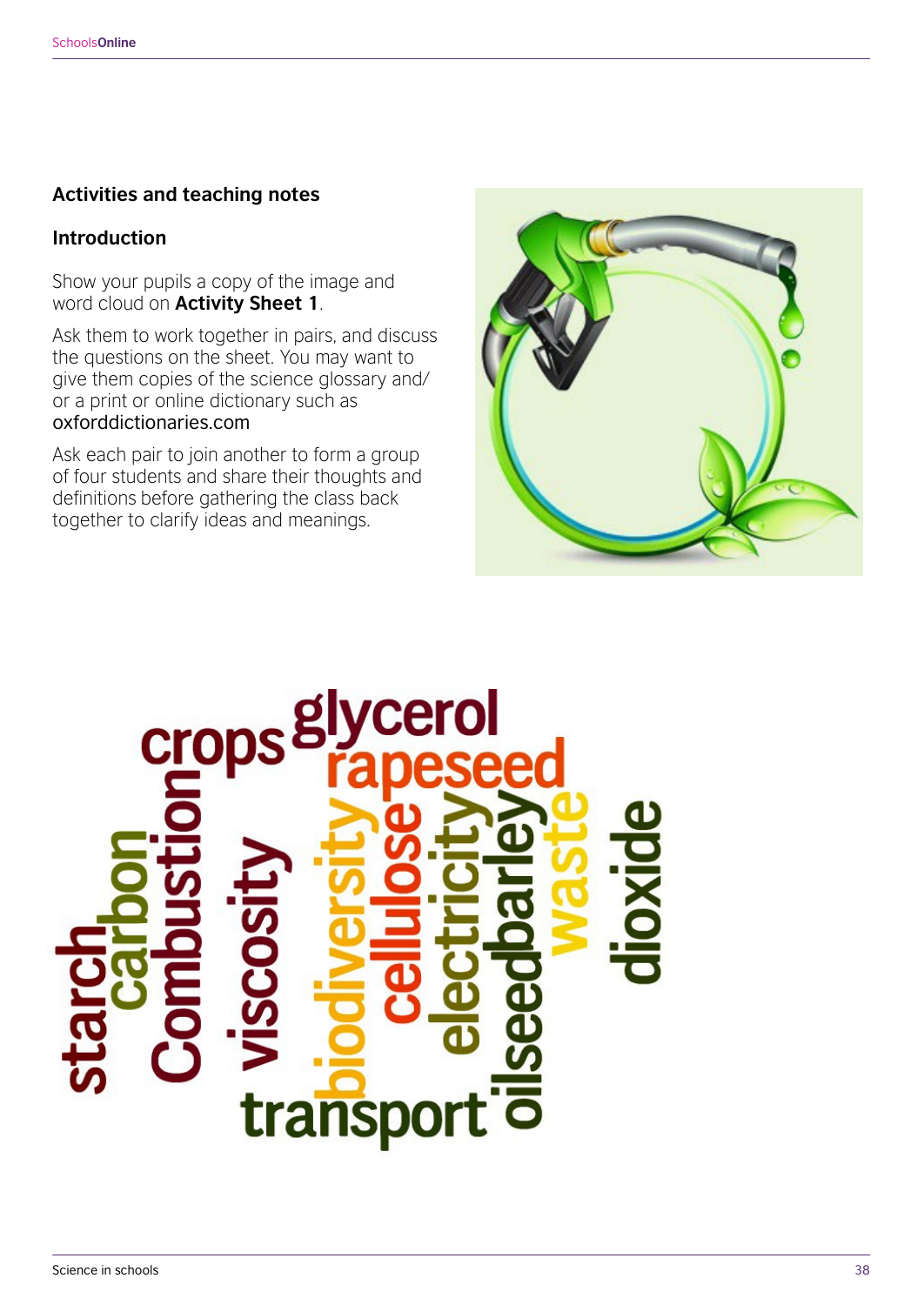#### **Discussion points:**

- What message do you think the artist is trying to convey with this image?
- Which words in the word cloud can you explain?
- Look up the meanings of any words you are unsure of
- What do they think might be the link between the words in the word cloud and the image? Give your reasons.



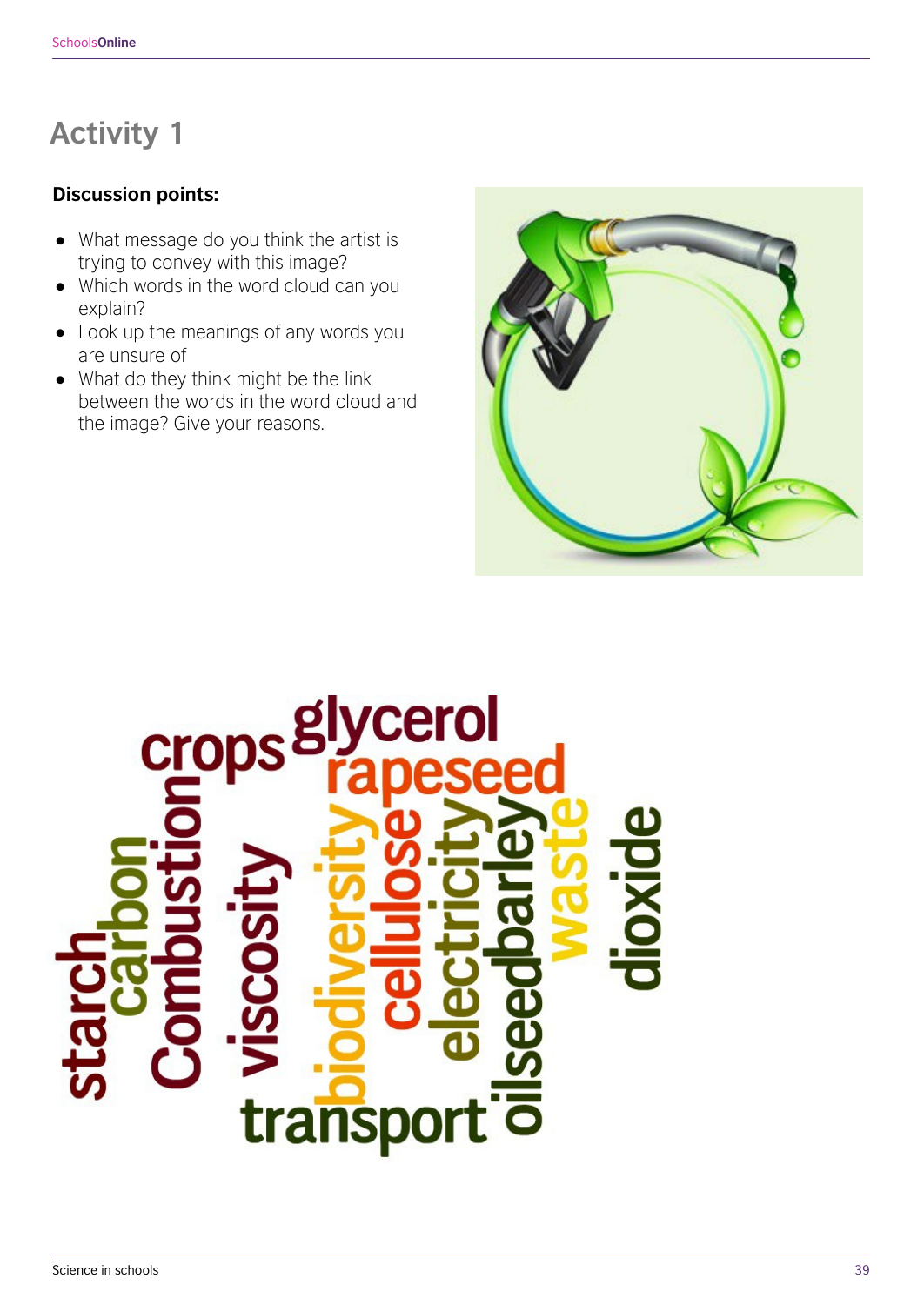#### **Background Information**

Explain to the class that the link between the two images is the production of biofuels and renewable energy sources. Ask what they currently know about these two topics and what they would like to find out more about. Explain that they will be carrying out their own research to discover more during the session.

Discuss why biofuels are important using the following information or the [slideshow.](https://www.britishcouncil.fr/sites/default/files/science_in_schools_virtual_staffroom_-_biodiesel_information_slides.ppt)

Biodiesel is a fuel for conventional diesel engine made from plant or animal oils that have been chemically altered to alkyl esters. Diesel engines are compression-ignition engines developed by Rudolph Diesel. They were originally designed to run on peanut oil, not mineral diesel. Diesels have been made which run on milk powder, coa dust and straight vegetable oil. Biodiesel can be made from a very wide range of 'feed stocks'. These can be animal fats and tallows, or vegetabl oils. Algae can even be used. We can also make biodiesel from waste vegetable oil from deep fryers.

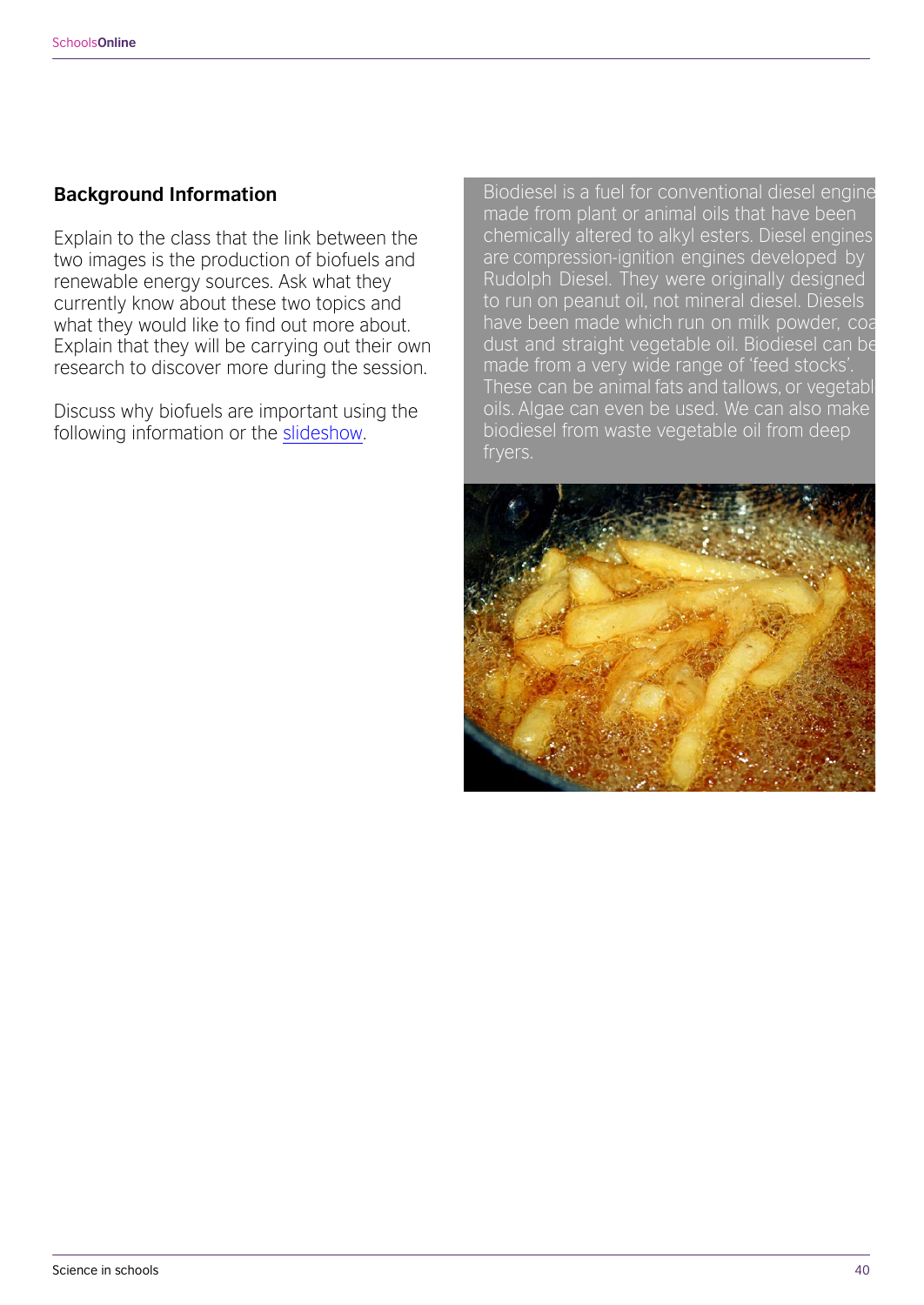To consolidate their understanding about biodiesel production, ask the class to return to their small groups of four. Cut out the four cards on **Activity sheet 2** and place them in an envelope.

Give each group an envelope. Ask each student to choose a card and read the information on their card, and then work collaboratively together to answer the series of questions on **Activity sheet 3**. For each question they will first need to identify which member of the group is holding the relevant information card with the answer. You could structure this activity as a competition to see which group can complete the task correctly in the quickest time while you observe, help and monitor!

Check the responses with the whole class.

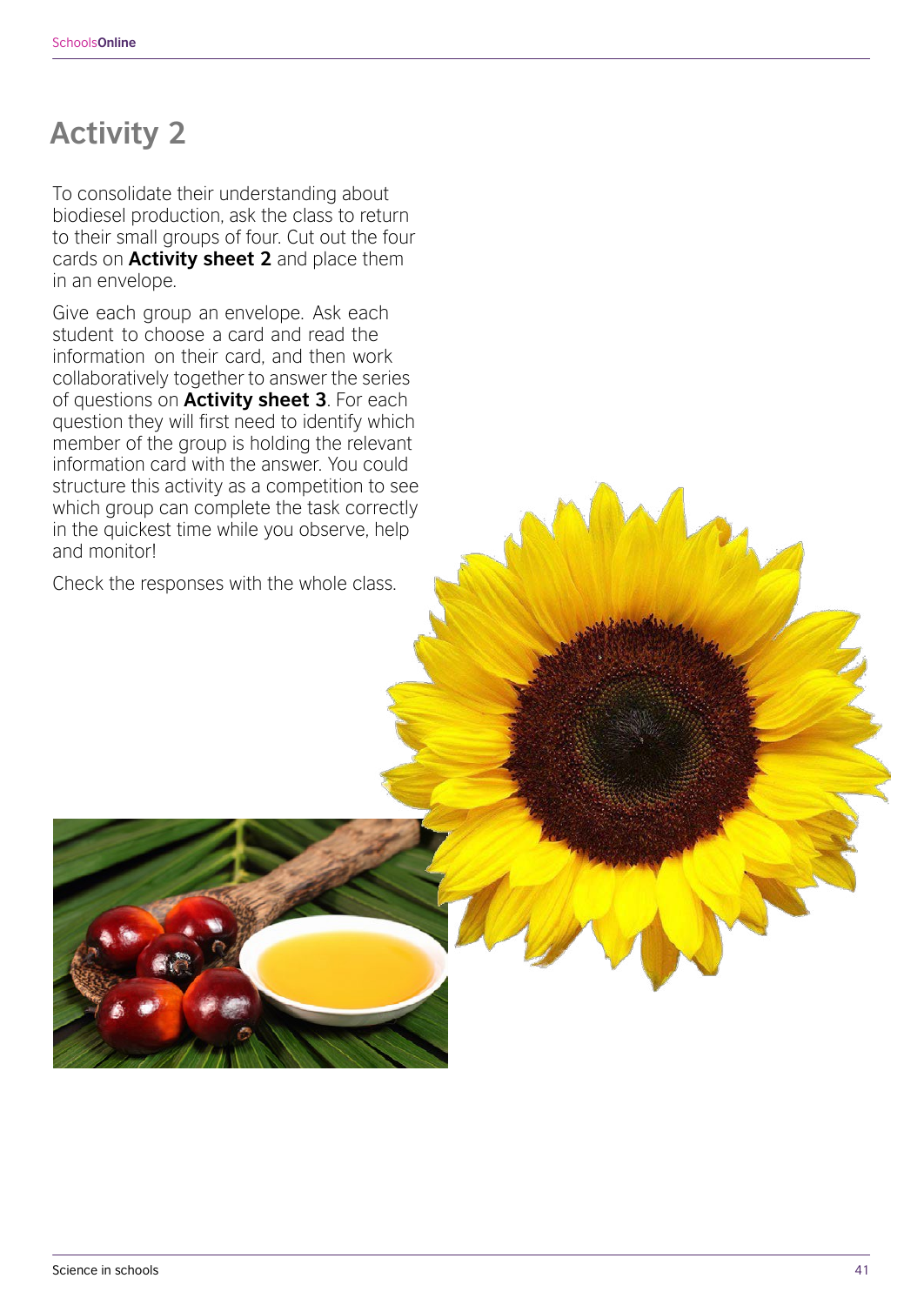## **Activity 3:** Biofuels Information Cards

#### **Text A** Oil and biodiesel

#### **Background**

Oil can be extracted from a variety of plants and converted into biodiesel. Most biodiesel is produced from soya, oilseed rape, maize and palm oils. In order to extract the oil the raw material is pressed and then a combination of solvents\* and steam distillation is used to improve the quality of the final product. Normal vehicles can function with fuel containing up to 5% biofuels without modification to the engine.

#### **Text B** Oil and biodiesel **in the UK**

Oilseed rape and sunflower seeds from Germany and the UK are used in European biodiesel production. Oilseed rape is the third most important crop in the UK after wheat and barley. In 2010 in the UK around 6% of the country's arable land was used for growing oilseed rape which is used in a variety of vegetable and industrial oils and as a biofuel. In order to ensure food security, it is important to manage the conflicting demands of energy and food needs.

## **Text C** Oil and biodiesel

#### **Problems**

Palm oil comes from Malaysia and Indonesia. Oil palms are more productive than other oil crops but increasing demand for palm oil has caused deforestation and destruction of ecosystems for plantations. This has meant loss of habitat which effects biodiversity, therefore outweighing the benefits of reduced carbon release. There is also concern about the effects on the indigenous peoples of Malaysia and Indonesia and the treatment of workers on palm plantations.

#### **Text D** Oil and biodiesel

#### Solutions

Future sources of oil for biodiesel production may come from crops which are drought tolerant, growing on non-arable marginal land and produce a yield of up to 40% oil content. Alternatively, research into algal feedstocks may result in the production of sufficient quantities of oil to replace fossil fuel sources and meet demand for biodiesel.

#### **Glossary:**

**solvents** – chemical which can dissolve something **raw material** – basic material from which a product is manufactured **refined** – material which has been through a process of purification **steam distillation** – separation of substances using high temperatures

#### **Glossary:**

**food security –** food availability, access and use for the global community

**wheat** – cereal grain **barley** – cereal grain **crops** – plants grown on a large scale for food and clothing

#### **Glossary:**

**productive** – efficient **carbon release** – amount of CO2 produced **plantations** – man made forest **outweighing** – greater or more significant

#### **Glossary:**

**non-arable** – not able to cultivate the land

**yield** – amount produced

**feedstocks** – there are two types of feedstocks; forest biomass and agricultural biomass

**fossil fuel** – range of natural volatile materials composed of buried dead organisms, millions of years old e.g. gas and oil

**drought** – long periods of no water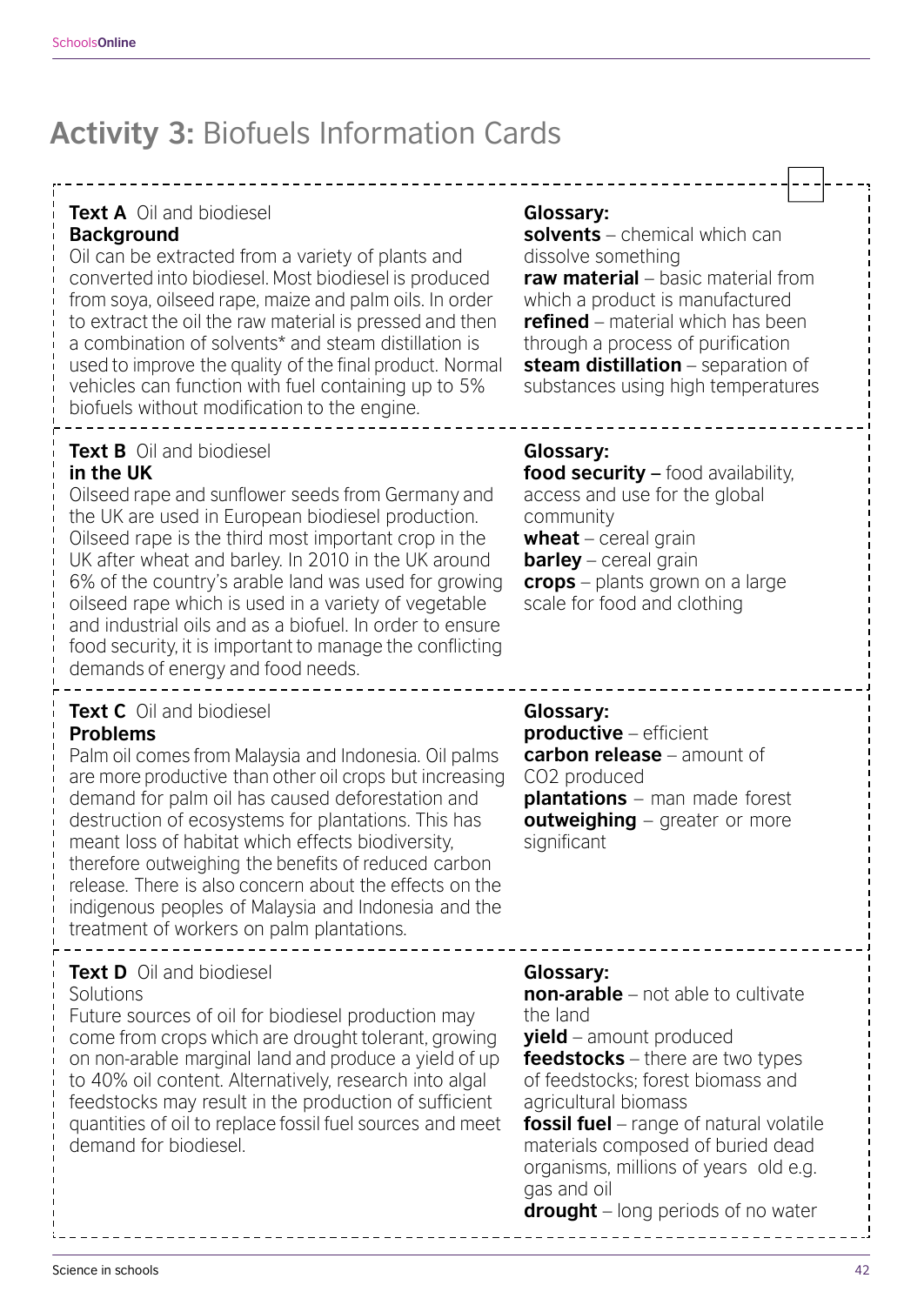Use the information on the Biofuel Activity cards to complete the following grid.

| 1. Where can oil be<br>extracted from?     | 2. Which are the most<br>important crops in<br>the UK?                                  | 3. Where does palm oil<br>come from?                                               | 4. Where might the<br>future sources of<br>oil be produced?           |
|--------------------------------------------|-----------------------------------------------------------------------------------------|------------------------------------------------------------------------------------|-----------------------------------------------------------------------|
|                                            |                                                                                         |                                                                                    |                                                                       |
| 5. How is oil extracted<br>from plants?    | 6. Which countries<br>produce the most<br>plants for biodiesel<br>production in Europe? | 7. What are the effects<br>of palm oil<br>plantations on the<br>indigenous people? | 8. What is the oil<br>content of future<br>possible biofuel<br>crops? |
|                                            |                                                                                         |                                                                                    |                                                                       |
| 9. Can any vehicle<br>operate on biofuels? | 10. How can we assure<br>the availability of<br>food crops?                             | 11. What is the<br>impact of oil palm<br>production on the<br>environment?         | 12. How might fossil<br>fuels be replaced<br>in the future?           |
|                                            |                                                                                         |                                                                                    |                                                                       |

As an additional activity invite the students to choose a different card and spend a few minutes preparing and then presenting to their group the meanings of the glossary terms on their card or ask them to compile three quiz questions for another group. For example using Text Card A: Why do people use **steam distillation**? Or for Text Card C: Where might you find a palm oil **plantation**?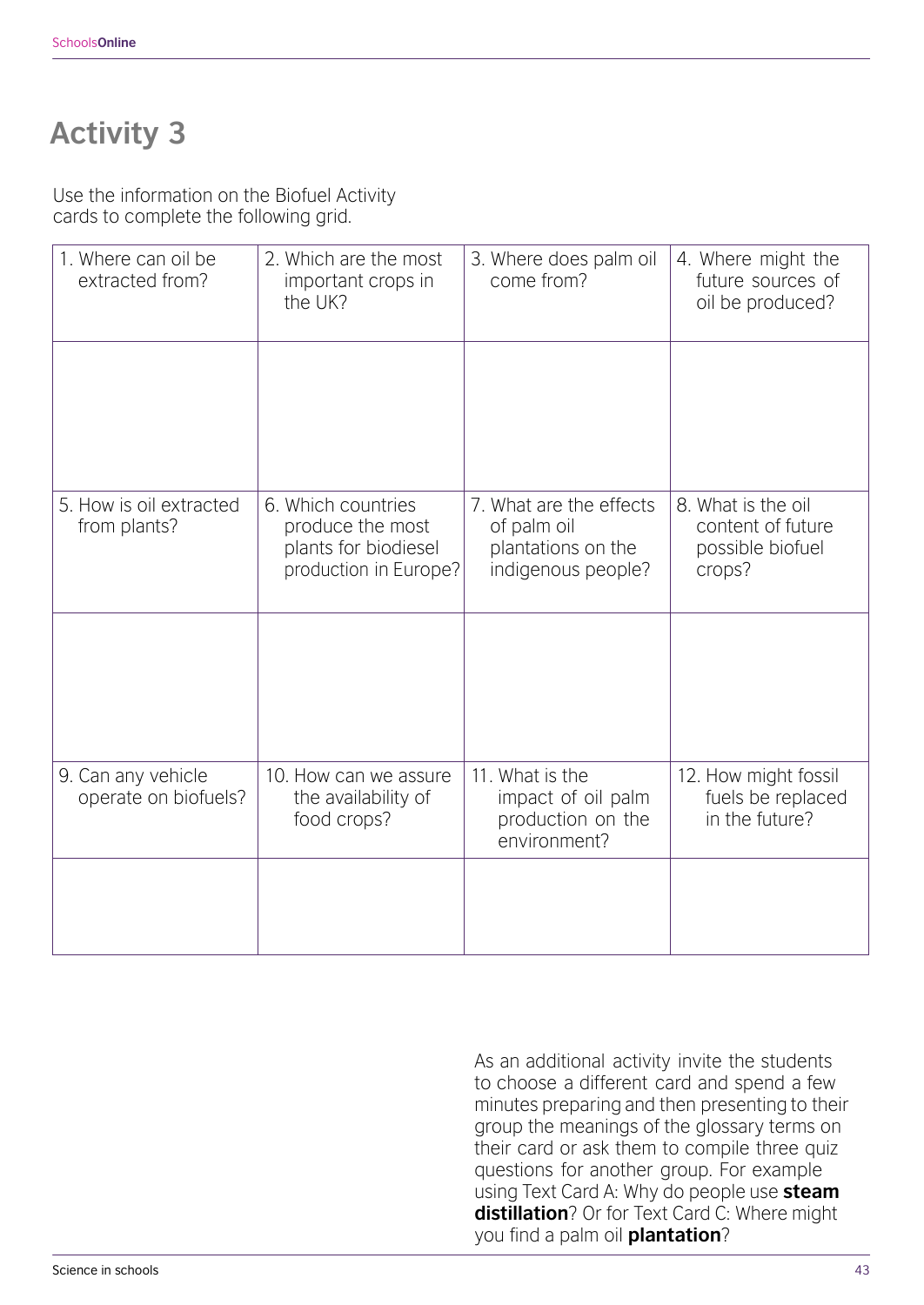One way of making biodiesel is to use waste vegetable oil from deep fryers. Normally, straight vegetable oil is too viscous to be used in a modern diesel engine but we can chemically transform the oil to make it thinner using a process called titration so that the fuel is compatible with modern conventional engines.

Carry out the 'Titration' experiment and use the following diagram to demonstrate this process to your students, which can allow fat to be turned into fuel.

#### **Follow these instructions to carry out the Titration Experiment**

- 1. Add 10ml of isopropyl alcohol to a beaker
- 2. Add a few drops of indicator and stir
- 3. Add 0.5ml of KOH solution to the solution
- 4. Continue to add the KOH, 0.5ml at a time, until the red colour persists after stirring. The isopropyl alcohol is now pH neutral
- 5. Add 1ml of the waste oil to the solution and stir. The red colour will disappear as the oil has made solution acidic.
- 6. Continue adding KOH, 0.5ml at a time, until the red colour persists. Record how much KOH you put into the solution.
- 7. The amount of KOH (ml) it takes to neutralise 1ml of oil equates to the number of grams of KOH it takes to neutralise a litre.

After watching the demonstration ask your students to work in pairs to complete the text on Activity Sheet and put the Titration instructions in the correct sequence.

#### **Fat to fuel**

## **Vegetable oils Methanol Esterification** and animal fats **NaOH Recovery** and mixing Glycerol Washwater **Washing** (soap water) Ready-for-use biodiesel

#### **Triglycerides + Methanol = Methyl Esters + Glycerol**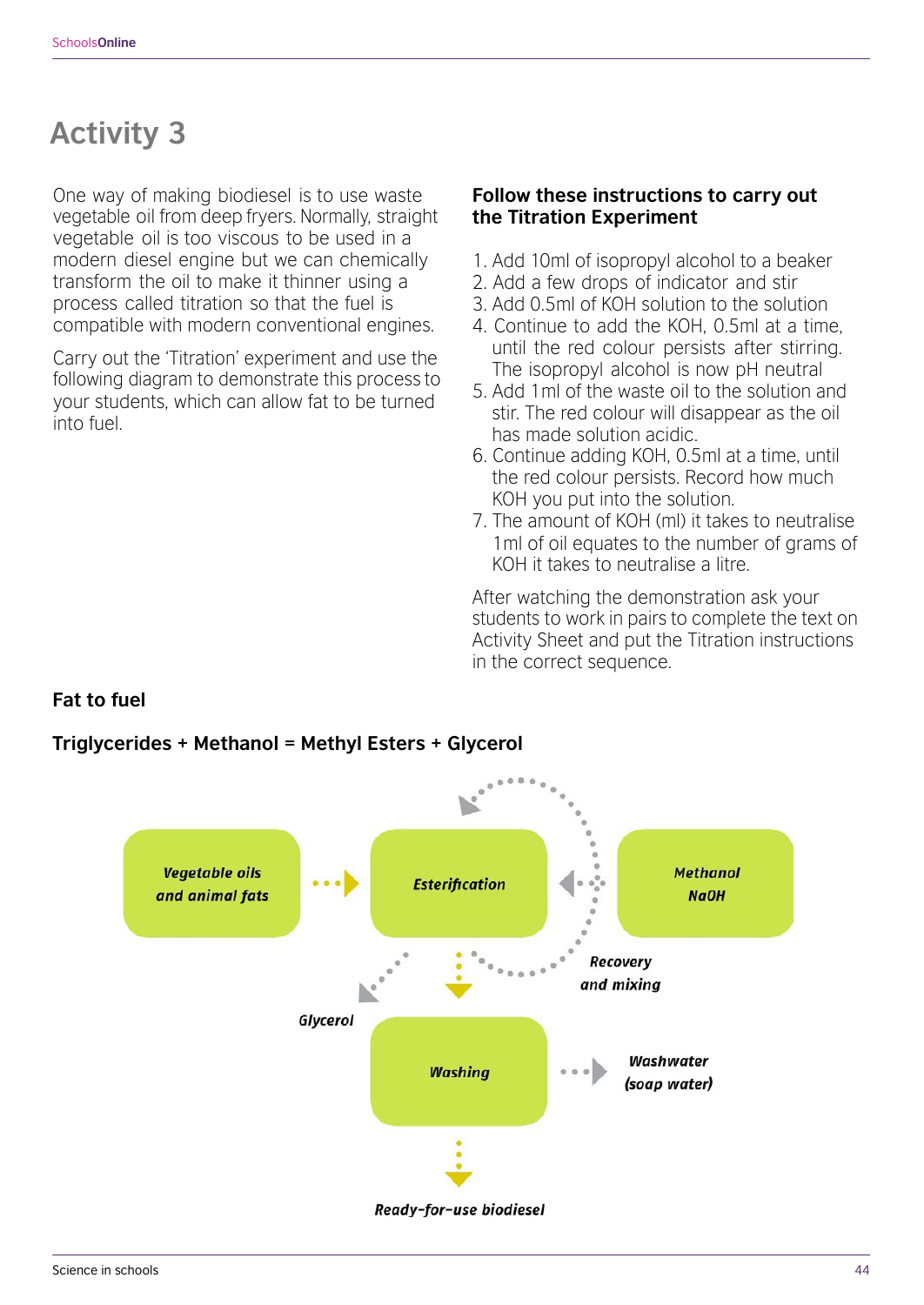Pure vegetable oil is too ......................to be used in a modern diesel engine. We have to chemically ....................the oil to make it ................... This process is called ........................... After this process the................... can be used in modern................engines.

#### **Jumbled instructions**

Can you put the instructions for the titration experiment in the correct order?

| <b>Number</b> | <b>Instruction</b>                                                                                                                  |
|---------------|-------------------------------------------------------------------------------------------------------------------------------------|
|               | Add a few drops of indicator and stir.                                                                                              |
|               | Continue to add the KOH, 0.5ml at a time, until the red colour persists after stirring.<br>The isopropyl alcohol is now pH neutral. |
|               | Continue adding KOH, 0.5ml at a time, until the red colour persists. Record how<br>much KOH you put into solution.                  |
|               | Add 0.5ml of KOH solution to the solution.                                                                                          |
|               | Add 1 ml of the waste oil to the solution and stir. The red colour will disappear as<br>the oil has made the solution acidic.       |
|               | Add 10ml of isopropyl alcohol to a beaker.                                                                                          |
|               | The amount of KOH (mI) it takes to neutralise 1 mI of oil equates to the number<br>of grams of KOH it takes to neutralise a litre.  |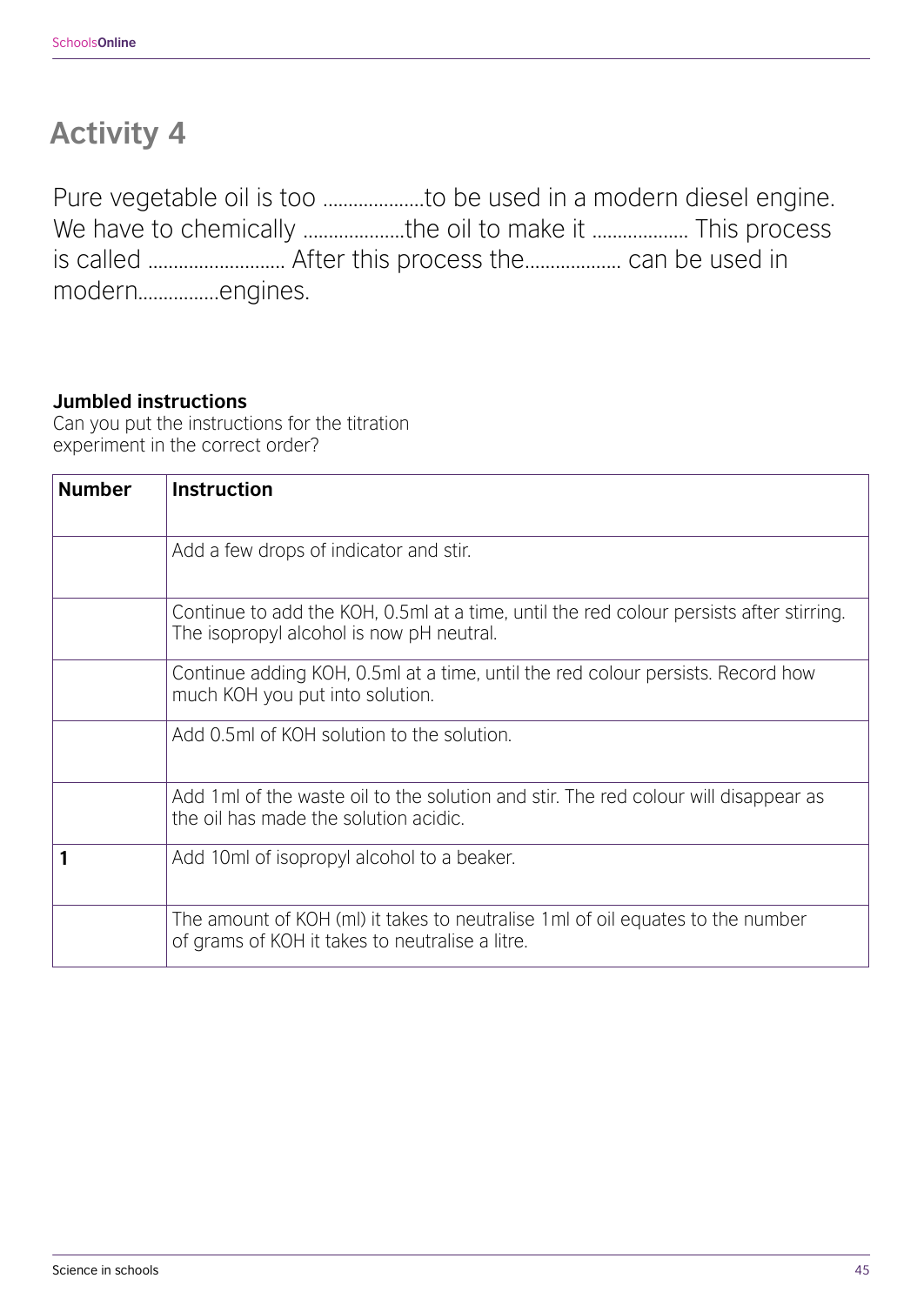## **Activity 4:** Answers

Pure vegetable oil is too viscous to be used in a modern diesel engine. We have to chemically transform the oil to make it thinner. This process is called trans-esterification. After this process the fuel can be used in modern conventional engines.

#### **Jumbled instructions**

Can you put the instructions for the titration experiment in the correct order?

| <b>Number</b> | <b>Instruction</b>                                                                                                                  |
|---------------|-------------------------------------------------------------------------------------------------------------------------------------|
| $\mathbf 2$   | Add a few drops of indicator and stir.                                                                                              |
| 4             | Continue to add the KOH, 0.5ml at a time, until the red colour persists after stirring.<br>The isopropyl alcohol is now pH neutral. |
| 6             | Continue adding KOH, 0.5ml at a time, until the red colour persists. Record how<br>much KOH you put into solution.                  |
| 3             | Add 0.5ml of KOH solution to the solution.                                                                                          |
| 5             | Add 1 ml of the waste oil to the solution and stir. The red colour will disappear as<br>the oil has made the solution acidic.       |
|               | Add 10ml of isopropyl alcohol to a beaker.                                                                                          |
| 7             | The amount of KOH (mI) it takes to neutralise 1 ml of oil equates to the number<br>of grams of KOH it takes to neutralise a litre.  |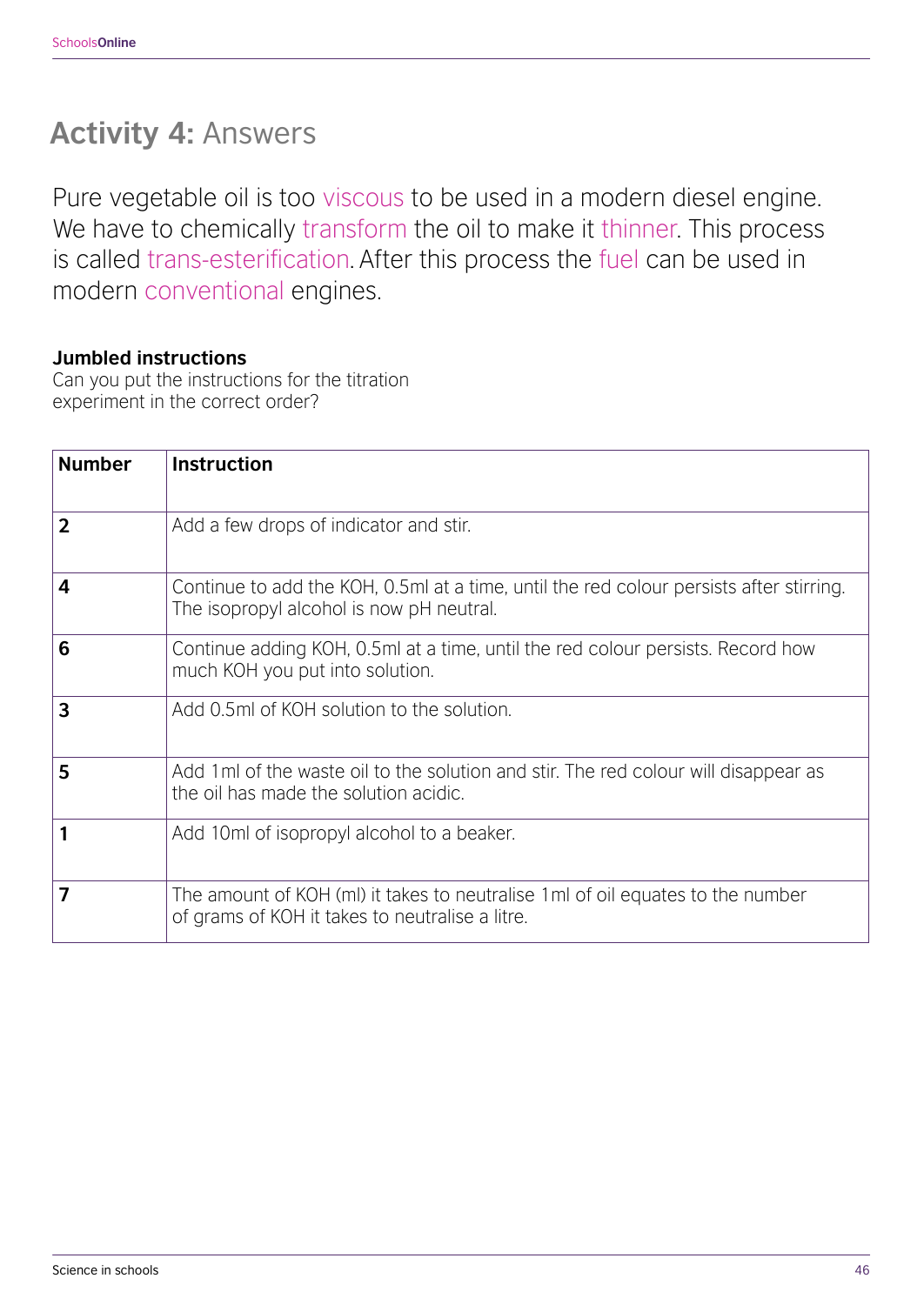#### **Additional Activities**

#### **Making plastic from potatoes**

You could also invite your students to carry out another Eco science experiment by turning everyday potatoes into plastic.

#### **Introduction**

Ask your class to think of 10 objects that they use everyday that are made from plastic.

#### **Background Information**

Explain that plastic is a common term for a wide variety of synthetic or semi-synthetic materials suitable for use in manufacture as it malleable and inexpensive. Plastics are usually made up of polymers and often created from nonrenewable petroleum products. They also account for 35% of all litter.

Bio plastic is a from of plastic made from renewable plant - based sources, such as vegetable oil or corn starch rather than fossil fuels. However there are associated problems with this such as large-scale mono cropping and the destruction of large areas of rainforest.

If Bio plastic is produced on a smaller scale, planted with biodiversity in mind and produced using renewable energy, it really is a sustainable option. One example of this is making plastic from locally grown potatoes, which your students can experiment with.

#### **Step 1 – Extracting starch**

Explain that potato starch is made from two carbohydrate polymers, amylose and amylopectin. Amylopectin needs to be broken down in order for the starch to be plasticised. In order to achieve this give your students the following instructions to carry out:

#### **Extracting starch:**

- Grate about 100g of clean potato. Add 100cl-distilled water to the potato and grind in a pestle and mortar
- Strain the liquid off, and repeat adding<br>100ml distilled water, grinding and 100ml distilled water, grinding and straining twice more. Leave to settle for 5 minutes. Strain the water off, leaving the starch behind.

#### **Turning potato to plastic**

- 1. Put 25cm<sup>3</sup> water into a beaker and add 2.5g starch and 3cm<sup>3</sup> hydrochloric acid and 2cm<sup>3</sup> pure glycerol.
- 2. Bring to the boil for 15 minutes, ensuring it doesn't boil dry
- 3. Use indicator paper and sodium hydroxide to neutralise the solution (probably about  $3 \text{cm}^3$ ).
- 4. Add a few drops of colouring to the mixture and mix in.
- 5. Pour the mixture out, and mould into your preferred shape. Leave to dry out. This will take a while…
- magnet to the back with some superglue to create a fridge magnet! 6. Once your mixture has dried out, attach a